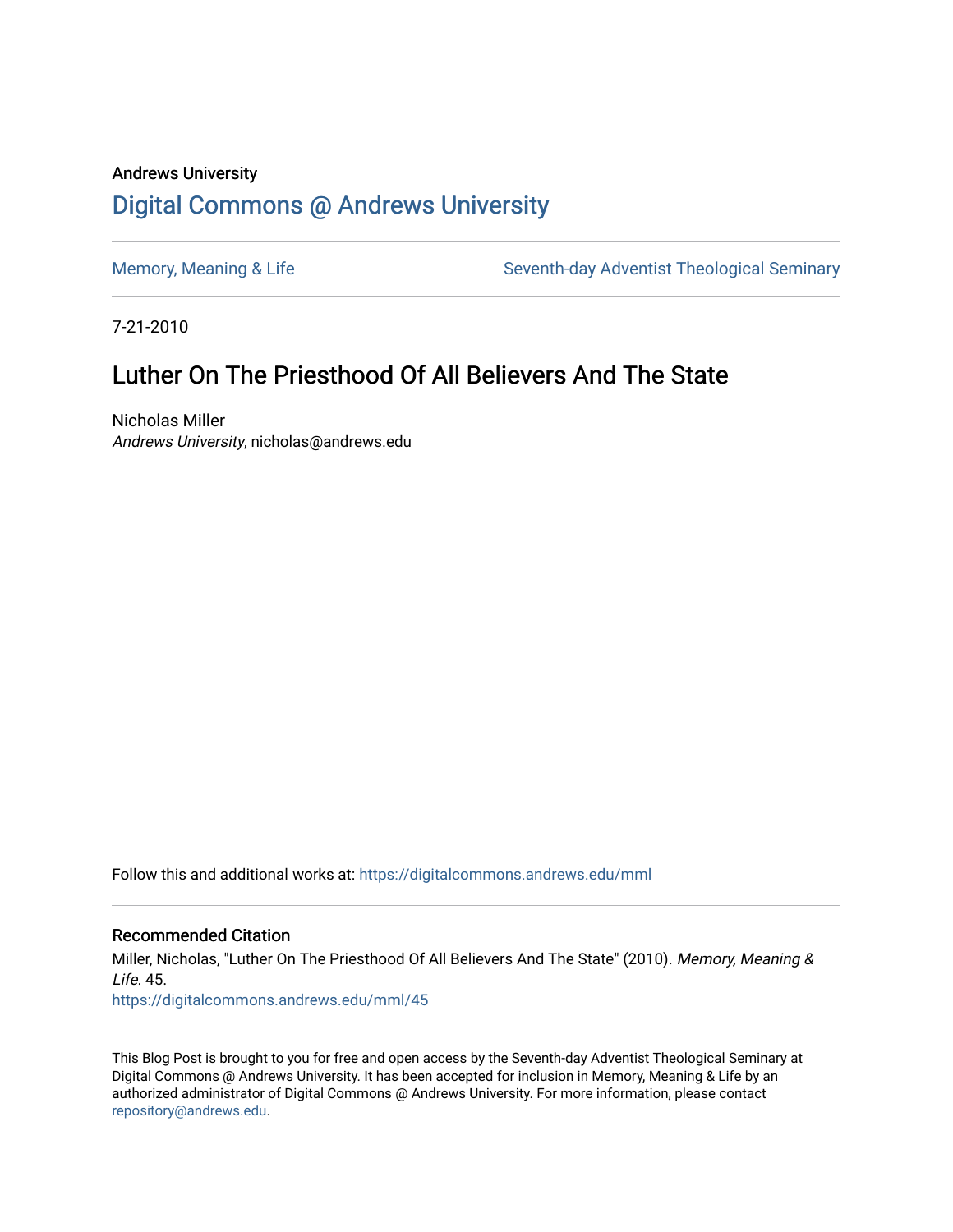The Wayback Machine - http://web.archive.org/web/20110901165405/http://www.memorymeaningfaith.org:80/blog/201…

# **[Memory, Meaning & Faith](http://web.archive.org/web/20110901165405/http://www.memorymeaningfaith.org/blog/)**

[Main](http://web.archive.org/web/20110901165405/http://www.memorymeaningfaith.org/blog) [About](http://web.archive.org/web/20110901165405/http://www.memorymeaningfaith.org/blog/about.html) [Archives](http://web.archive.org/web/20110901165405/http://www.memorymeaningfaith.org/blog/archives.html) July 21, 2010 **Luther On The Priesthood Of All Believers And The State**



To call popes, bishops, priests, monks, and nuns, the religious class, but princes, lords, artizans, and farm-workers the secular class, is a specious device invented by certain time-servers; . . . For all Christians whatsoever really and truly belong to the religious class, and there is no difference among them except insofar as they do different work . . . . The fact is that our baptism consecrates us all without exception, and makes us all priests. As St. Peter says, "You are a royal priesthood and a realm of priests," [1 Pet. 2.9] and Revelation, "Thou hast made us priests and kings by Thy blood. [Rev. 5:9.] (Martin Luther, "An Appeal to the Ruling Class," *Martin Luther: Selections from His Writings*, 407-408)

Each and all of us are priests . . . why then should we not be entitled to taste or test, and to judge what is right or wrong in the faith? . . . 'He that is spiritual judges all things and is judged by none,' . . . . We ought to . . . test everything the Romanists do or leave undone. We ought to apply that understanding of the Scriptures which we possess as believers . . . Since God once spoke through an ass, why should He not come in our day and speak through a man of faith and even contradict the pope? (*Ibid,* 414)

The implications of this spiritual equality, and right of individual judgment, led on to the conclusion that the civil magistrate should stay out of spiritual matters. In his treatise *Secular Authority: To What Extent It Should be Obeyed*, written just three years later, Luther unpacked the implications of his priesthood-of-believers doctrine for the civil state. He wrote:

Worldly government has laws which extend no farther than to life and property and what is external upon earth. For over the soul God can and will let no one rule but Himself. Therefore, where temporal power presumes to prescribe laws for the soul, it encroaches upon God's government and only misleads and destroys the souls. (*Ibid,* 383)

Posted by Nicholas Miller on July 21, 2010 in [Church and Society](http://web.archive.org/web/20110901165405/http://www.memorymeaningfaith.org/blog/church-and-society/), [Church History](http://web.archive.org/web/20110901165405/http://www.memorymeaningfaith.org/blog/church-history/), [Quotable](http://web.archive.org/web/20110901165405/http://www.memorymeaningfaith.org/blog/sources/) | [Permalink](http://web.archive.org/web/20110901165405/http://www.memorymeaningfaith.org/blog/2010/07/luther-on-the-priesthood-of-all-believers-and-the-state.html) [Save to del.icio.us](http://web.archive.org/web/20110901165405/http://del.icio.us/post) | The Way...